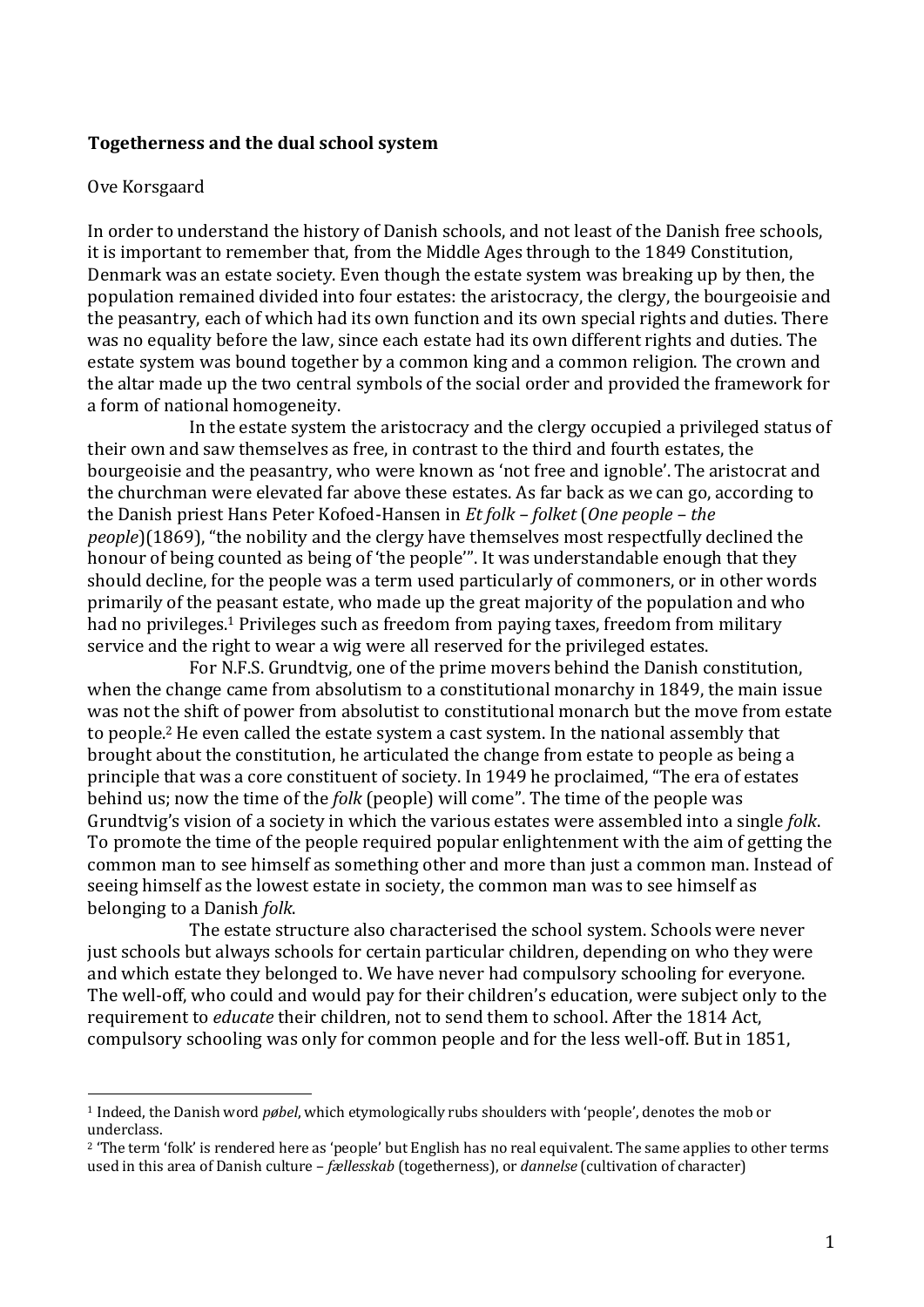Christen Kold exploited the same opportunity that was available to the upper classes and opened a free school in Dalby on the island of Funen, the first of Kold's free schools.

The following year, Kold's protégé, the priest Ludvig Daniel Hass, put a proposal before parliament that the legal requirement linking church confirmation and school attendance should be dissolved. D.G. Monrad, later to become prime minister, rejected the proposal, but the great spokesman for supporters of the peasantry, A.F. Tschering, supported the proposal by stressing that the time had now come when the peasant was able to say: "I have now subjected myself to compulsory schooling for as long as was required, and now I and my child are free to decide for ourselves." (Folketingstidende 1852, col. 691). This proposal gave rise to a debate and a lengthy process, the result of which was the Free School Act of 2nd May 1855, which was appended to the Constitution in 1915.

The Free School Act meant that compulsory *school* was abolished for commoners and replaced with compulsory *education*. The peasant estate had won for itself the same rights as the aristocracy and the clergy had always had, namely the opportunity to manage and finance their children's education themselves. The only condition was that, at the 6 monthly examinations in state schools, children should demonstrate that they possessed "the same level of knowledge and skill in the prescribed teaching topics" as was required of children in state schools. This legislation contributed to the founding of a whole range of free school right across the country during the years that followed.

In the countryside, free schools in the Christen Kold model became the spearhead for a major shift in consciousness: from common people to *folk*. Kold's form of teaching was a pedagogy of awakening, shot through with the battle cry of religious evangelism: Awake! You must change your life! And that is bit by bit what common people did. They gradually acquired a way of living that embraced *folk* and nation; they created new forms of social togetherness and solidarity, which were not based on birth, estate, occupation or local affiliation. And, as they increasingly adopted an identity moulded around *folk* and nation, their ancient identity as an estate eroded. In this way Koldian free schools contributed to giving the notion of *folk* a new meaning. A term that had once been used of society's lowest estate came to designate a whole and homogenous people, the Danish *folk*.

What made up the driving force behind the establishment of the dual school system that we have in Denmark was, in other words, a new way of understanding togetherness, as a national community of the people.

# **Freedom with no but's**

For decades the Danish free school tradition has enjoyed broad political support, even from the Social Democrats, which has not been the case in the same way with equivalent parties in Norway and Sweden. In what follows I have selected three striking statements, which illustrate how strong the support for the dual school system has been in Denmark.

After the Social Democrats took power with the Social-Liberal party in 1929, the Social Democratic Minister for Education, Frederik Borgbjerg, declared that he was in favour of "a communal state school" but that he had no desire to see "a state monopoly" in schools. There had to be space for free schools alongside state schools. "I do not want a stiff, uniform national state school. I want there to be room for individuality, for new movement". (Rigsdagstidende 1930-31, col.1309).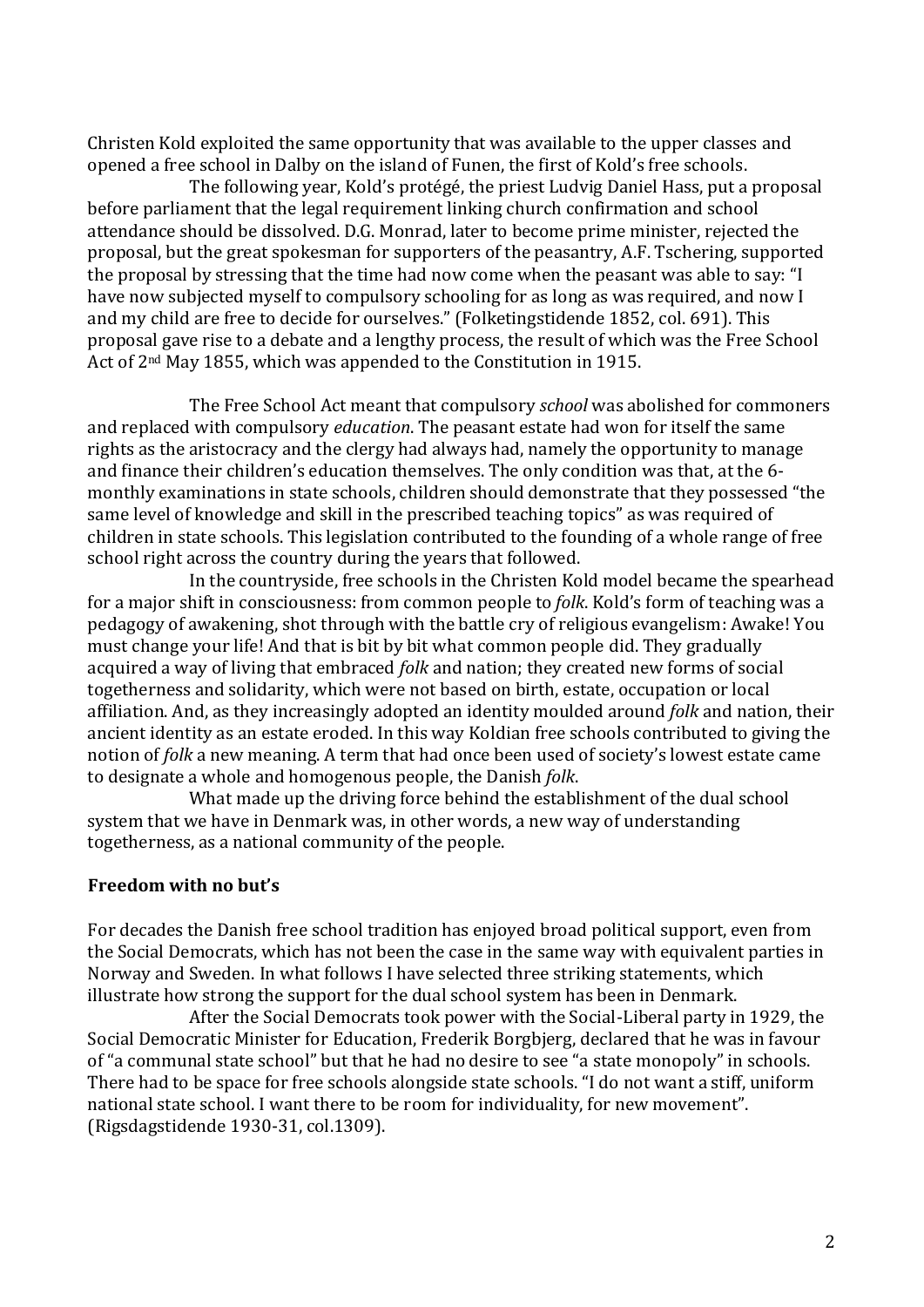Borgbjerg had no difficulty in understanding that the daily newspaper *Socialdemokraten* (*The Social Democrat*) might find it strange in 1933 that Niels Bukh, the principal at Ollerup Gymnastic High School, continued to receive state funding for his school after he had declared that same year, "if I was 20 years younger I would take upon myself in Denmark the task that Hitler has accomplished in Germany". However, according to Borgbjerg, Niels Bukh's opinions were no concern of the state. "A man has the right to be an anarchist and to demand the abolition of the state" as long as he does not make use of "*illegal means to carry out his demands to that effect* (…) If Niels Bukh puts himself at the head of his followers and storms Copenhagen, well, then the state has to take action, but not before." (Hans Bonde: *Niels Bukh. En politisk-ideologisk biografi* 2001:273).

The Danish Liberal party has kept a particularly close eye on the Free Schools Act. For example, during the so-called indoctrination debate in parliament in 1974, the Liberals' Minister for Education, Tove Nielsen, maintained that a teacher who was not able to refrain from indoctrinating pupils in a state school could instead teach at one of Denmark's free schools, a viewpoint supported by the Conservative party spokesman. If people wanted to proselytize, they should choose to teach at a free school not a state school (Ellen Nørgaard: *Indoktrinering i folkeskolen* 2008:58, 71, 72). Their argument was based on a clear distinction between the public school and 'schools of opinion'. No indoctrination in state schools, but probably in the free schools.

According to K.E. Larsen, director of popular education, Bertel Haarder, who became Minister for Education in 1982, regarded the Directorate for Popular Education "as a somewhat figurative directorate as far as management was concerned, for we were simply there to serve freedom. And this meant that our position was as he described it in a speech at Bording Free School: 'Now the caretaker is going to speak, for my right to say anything here is on a par with the caretaker's. I do not manage this school. You do'. ("Samtale med tidl. Undervisningsdirektør K.E. Larsen" ("Conversation with former Director of Education K.E. Larsen"), *Uddannelseshistorie*1997:15). The perception of freedom expressed here by Haarder is known as '*freedom with no but's*'.

Bertel Haarder saw himself as someone who was continuing the liberal tradition of Danish educational legislation, as can be seen in the way he approached Tvind's scholastic empire. Even though Haarder was strongly opposed to the *attitudes* of Tvind teachers, he was just as strong in his defence of the right of Tvind schools to exist, as long as their *actions* did not contravene the law.

The tradition of Danish free schools, which have enjoyed such wide political support since their inception, has been regarded as one we Danes have good reason to be proud of. It has been seen as an expression of a particular Danish culture that is built upon trust and open-mindedness.

## **From homogeneity to diversity**

The schools movement initiated by Kold, which received financial support from 1899, laid the foundation for the other private schools that exist in today's Denmark. In 2016 there are close to 600,000 children attending state schools compared with around 117,000 in free schools. There are 1,388 state schools against 545 free schools and about 250 *efterskoler* or one-year boarding free schools for teenagers.

The legal basis for these schools is to be found in §76 of the Constitution, which reads: "Parents or guardians who themselves ensure that their children receive an education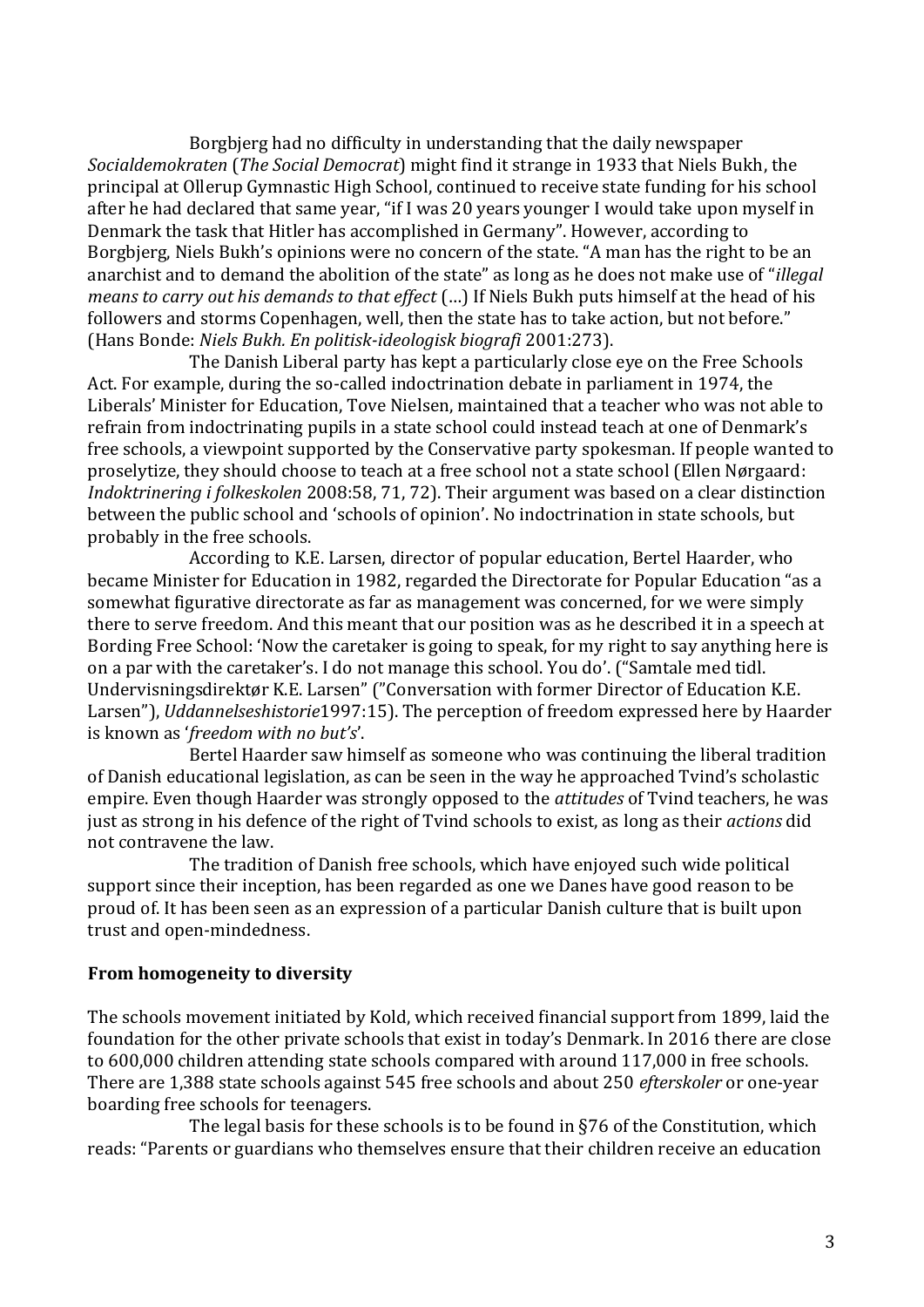that can measure up to the demands normally made of the state school are not bound to have their children instructed at a state school."

In 2016 the free schools are organised into seven associations:

- The German Schools and Language Association with about 15 schools and 1400 pupils
- The Association for Private Gymnasiums with 21 schools
- The Danish Free Schools Association (est. 1886) with 340 schools and about 47,000 pupils
- Of these about 60 schools with 10,000 pupils are known as Lilleskoler or Small Schools (est. 1949)
- Denmark's Private Schools Association (est. 1891) with 130 schools and about 56,000 pupils
- Of these 22 schools come under the Association for Catholic Schools (est. 1965)
- The Association for Christian Free Schools (est. 1971) with about 35 schools and about 7500 pupils

Despite the fact that private schools have developed in many different directions according to the various standpoints taken by parents and the different motives behind their educational choices, until the 1980's the entire private school sector grew within a more or less homogeneous cultural, ethnic and religious society. Over the past 30 years or so the process of homogenisation, which culminated with the construction of the welfare state in the first decades after World War II, has slowed down. It has been challenged by a process that has led towards greater cultural, ethnic and religious diversity.

This diversity has found expression, for example, in the founding of new free schools. Over the past 30 years immigrants and refugees from countries in the Middle East, Asia and North Africa have established a number of free schools. In the school year 2015/16 there exist 28 so-called Muslim free schools, with at least 4000 pupils. Interestingly, these schools do not have their own association, the majority having come in under the wing of the Danish Free School Association, which provides loans, consultancy services and courses for teachers and school management. If these Muslim free schools have chosen to organise themselves under the Danish Free School Association, it is likely to be because the association has a long and powerful tradition for guarding the freedoms and rights of minority groups.

This development has made considerable inroads on the political support behind the free school tradition that we have been so proud of and seen as something particularly Danish. Free school legislation has been tightened up several times over the past 20 years, and this has meant that the ministry has been given the authority to object to organisational or financial issues, to the form and content of instruction and to the values and norms that the ministry suspects to be incompatible with the traditions of Danish (free) schools.

Criticism, especially of Muslim free schools, has unquestionably contributed to free schools becoming increasingly conscious of their reputation, both as regards the public and at the ministry. By increasing their professionalism, Muslim free schools are trying to attract pupils of higher calibre capable of contributing to improving the school's academic and measurable results with a view to reconstructing their image. An analysis made by the thinktank Kraka for 2016 shows that bilingual children with non-Western backgrounds at Muslim free schools get better grades at their final exams than children with the same backgrounds at state schools. The analysis shows that, on a scale from 0-12, pupils at Muslim free schools achieve on average almost 1.5 grades higher at their final exams – 4.6 on average at state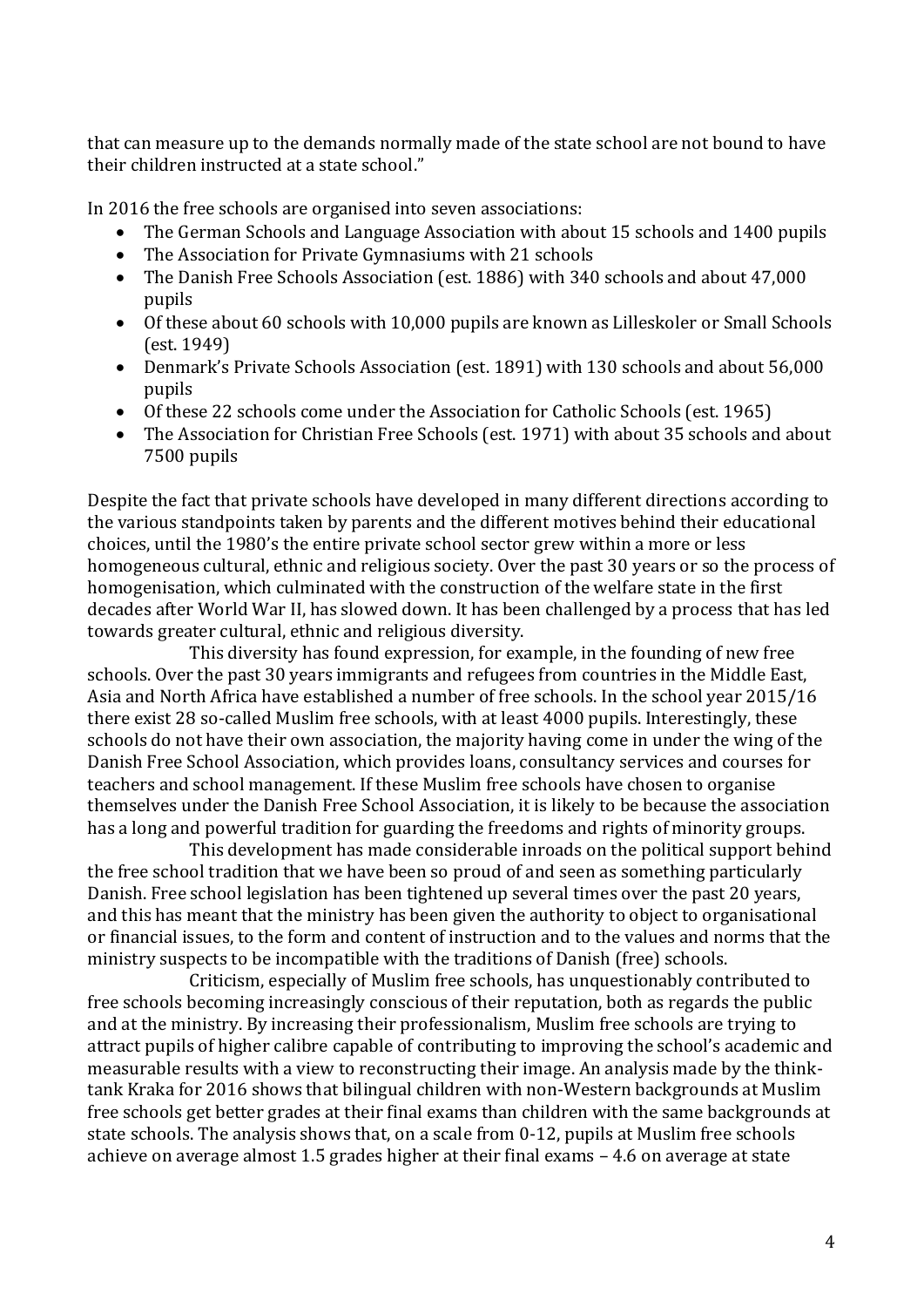schools and 6.0 at Muslim free schools. This might explain why Muslim free schools are increasingly seen by Muslim parents as an alternative to state schools.

However, the question that raises its head in public debate is not about the academic skills of Muslim free schools but about their perception of community. Do these schools contribute to their pupils' integration into Danish society, or are they contributing to the formation of a parallel society? The question is, in other words, what form of *togetherness* is being promoted in the Muslim free schools? The question resounded again and with increasing force after TV2's documentary series *Moskeerne bag sløret* (*The Mosques behind the Veil*), which caused a justifiable sensation with its examples of the heavy-handed schooling of children by Muslims in values that are far removed from traditional Danish perceptions of freedom. The series has played its part in suggesting that thoughts of freedom with no *but's* seem to have acquired a whole range of *but's* after all.

## **Freedom with a but**

Since the mid-1990s the Ministry of Education has devoted increasing attention to Muslim free schools and in broader terms to free school legislation. In 2002 and 2005 free schools were given an objects clause determining what form of social community schools were to promote.

> "Schools should in their objectives and in all their activity prepare pupils to live in a society like that to be found in Denmark with freedom and democratic representation, and to develop and strengthen pupils' understanding and respect for underlying human rights and freedoms, including equality between the sexes."

For my part, I regarded it as sensible that free schools were provided with a formulation of their aims that by and large corresponded to the one that has been applicable to state schools since 1975.

Now, however, the government wants to increase demands on free schools so that in the future they "will have to develop and strengthen the cultivation of their pupils' democratic character". Comments on the proposed legislation tell us that, "it should be stated unequivocally in the legislation that free schools at primary and secondary levels in their objectives and in all their activity should strengthen the cultivation of their pupils' democratic character." On the face of it, this seems to be an attractive proposition, for who would not wish that pupils' democratic character should be strengthened? I do, for one. The problem, however, is that it is not possible in principle to know whether a particular form of pedagogical approach such as the round table or Harkness method, or a particular set of social conventions, between teacher and pupils, for example, or between boys and girls will lead to strengthening of democratic character. One can only hope.

An even greater problem, however, is that the term 'democratic character' cannot be used as a basis for the inspection that is to ensure that schools live up to their legal obligations in this respect. This would require there to be a universally valid definition of democratic character, and this does not exist. The fact that in the comments on the proposal there is not a word about any definition of terms in itself speaks volumes. But how can anyone conduct an inspection using 'democratic character' as a starting point when nothing is said about what is to be understood by the term? The question is not theoretical but judicial. For